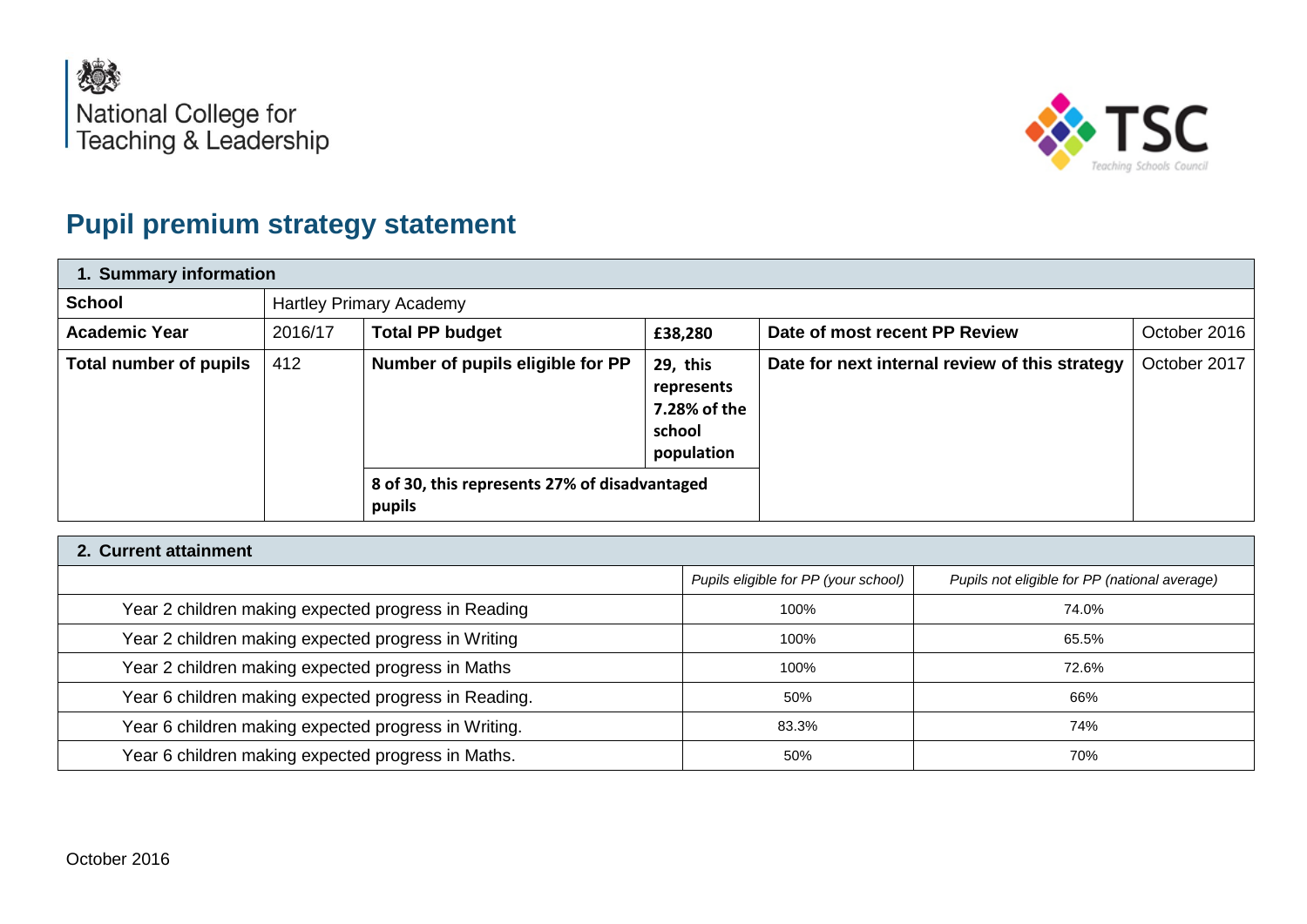| 3. Barriers to future attainment (for pupils eligible for PP, including high ability)    |                                                                                                                                                                                                                                                                                                                                                                                                             |                                                                                                                                                                                                   |  |  |  |
|------------------------------------------------------------------------------------------|-------------------------------------------------------------------------------------------------------------------------------------------------------------------------------------------------------------------------------------------------------------------------------------------------------------------------------------------------------------------------------------------------------------|---------------------------------------------------------------------------------------------------------------------------------------------------------------------------------------------------|--|--|--|
| In-school barriers (issues to be addressed in school, such as poor oral language skills) |                                                                                                                                                                                                                                                                                                                                                                                                             |                                                                                                                                                                                                   |  |  |  |
| Α.                                                                                       | A small % of PP children are not making the rate of in year progress in maths as that of non PP children, particularly in year 5 (2016/2017)                                                                                                                                                                                                                                                                |                                                                                                                                                                                                   |  |  |  |
| В.                                                                                       | A small % of middle to higher ability PP children are not making as much progress as those starting from the same level who are non PP.                                                                                                                                                                                                                                                                     |                                                                                                                                                                                                   |  |  |  |
| C.                                                                                       | Language skills in Reception are lower for some pupils eligible for PP than for other pupils, as identified in the whole year group screening using Language Link.<br>This slows reading progress in subsequent years.                                                                                                                                                                                      |                                                                                                                                                                                                   |  |  |  |
|                                                                                          | <b>External barriers</b> (issues which also require action outside school, such as low attendance rates)                                                                                                                                                                                                                                                                                                    |                                                                                                                                                                                                   |  |  |  |
| D.                                                                                       | Attendance of Year 2 children at Hartley: 100% of free school meals pupils had over 90% attendance.<br>Attendance of Year 6 children at Hartley: 71% of free school meals pupils had over 90% attendance.<br>The identified concern is that the attendance of PP children is lower than the 90% required in some year groups. This reduces their school hours and causes them<br>to fall behind on average. |                                                                                                                                                                                                   |  |  |  |
| <b>4. Desired outcomes</b>                                                               |                                                                                                                                                                                                                                                                                                                                                                                                             |                                                                                                                                                                                                   |  |  |  |
|                                                                                          | Desired outcomes and how they will be measured<br>Success criteria                                                                                                                                                                                                                                                                                                                                          |                                                                                                                                                                                                   |  |  |  |
| А.                                                                                       | Higher rates of progress in maths for those children eligible for PP.                                                                                                                                                                                                                                                                                                                                       | Pupils eligible for PP make as much progress as 'other' pupils identified<br>across Key Stage 2 in maths.                                                                                         |  |  |  |
| <b>B.</b>                                                                                | Higher rates of progress across KS2 for high and middle attaining pupils eligible for PP.                                                                                                                                                                                                                                                                                                                   | Pupils eligible for PP identified as high or middle ability make as much<br>progress as 'other' pupils identified as high or middle ability, across Key<br>Stage 2 in maths, reading and writing. |  |  |  |
| C.                                                                                       | Improve language skills for pupils eligible for PP in Reception and Year 1 classes.                                                                                                                                                                                                                                                                                                                         | Pupils eligible for PP in Reception class make rapid progress by the end<br>of the year so that all pupils eligible for PP meet age related<br>expectations.                                      |  |  |  |
| D.                                                                                       | Increased attendance rates for pupils eligible for PP.                                                                                                                                                                                                                                                                                                                                                      | Reduce the number of persistent absentees among pupils eligible for<br>PP. Overall PP attendance improves to over 95% in line with 'other'<br>pupils.                                             |  |  |  |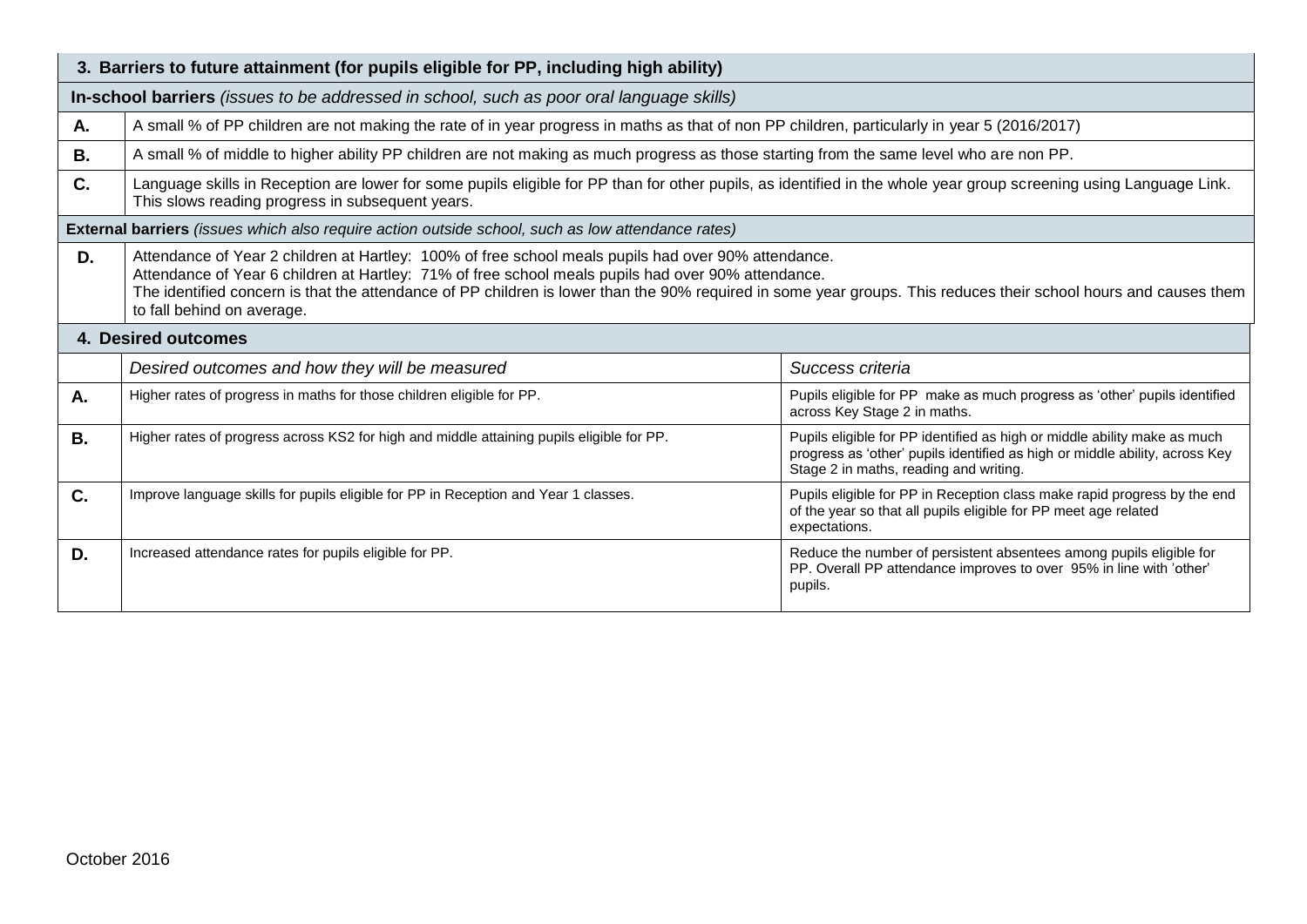| 5. Planned expenditure                                                                                |                                                                                                                                                                                             |                                                                                                                                                                                                                                                                                                                                                                              |                                                                                                                                                                                                                                                                                                                                              |                                                      |                                                     |  |  |
|-------------------------------------------------------------------------------------------------------|---------------------------------------------------------------------------------------------------------------------------------------------------------------------------------------------|------------------------------------------------------------------------------------------------------------------------------------------------------------------------------------------------------------------------------------------------------------------------------------------------------------------------------------------------------------------------------|----------------------------------------------------------------------------------------------------------------------------------------------------------------------------------------------------------------------------------------------------------------------------------------------------------------------------------------------|------------------------------------------------------|-----------------------------------------------------|--|--|
| Academic year                                                                                         | 2016/17                                                                                                                                                                                     |                                                                                                                                                                                                                                                                                                                                                                              |                                                                                                                                                                                                                                                                                                                                              |                                                      |                                                     |  |  |
|                                                                                                       | The three headings below enable schools to demonstrate how they are using the pupil premium to improve classroom pedagogy, provide targeted<br>support and support whole school strategies. |                                                                                                                                                                                                                                                                                                                                                                              |                                                                                                                                                                                                                                                                                                                                              |                                                      |                                                     |  |  |
| i. Quality of teaching for all                                                                        |                                                                                                                                                                                             |                                                                                                                                                                                                                                                                                                                                                                              |                                                                                                                                                                                                                                                                                                                                              |                                                      |                                                     |  |  |
| <b>Desired outcome</b>                                                                                | Chosen action /<br>approach                                                                                                                                                                 | What is the evidence and rationale<br>for this choice?                                                                                                                                                                                                                                                                                                                       | How will you ensure it is<br>implemented well?                                                                                                                                                                                                                                                                                               | <b>Staff lead</b>                                    | When will you<br>review<br>implementation?          |  |  |
| A. Higher rates of<br>progress in maths for<br>those children eligible for<br>PP.                     | Staff training on high<br>quality feedback.<br>New maths scheme<br>introduced to whole school.                                                                                              | We want to invest some of the PP in longer<br>term change which will help all pupils. Many<br>different evidence sources, e.g. EEF Toolkit<br>suggest high quality feedback is an effective<br>way to improve attainment, and it is suitable<br>as an approach that we can embed across<br>the school.                                                                       | Use INSET days and twilight sessions<br>to deliver training on new maths<br>scheme.<br>Leadership observation of classes<br>after the training, to embed learning.<br>Monitoring of feedback by SLT and<br>marking policy updated, where<br>necessary.<br>High quality feedback embedded.<br>Cross trust moderation to validate<br>feedback. | <b>SLT</b><br>Maths Lead<br>Literacy<br>Lead for KS2 | Jan 2017                                            |  |  |
| B. Higher rates of<br>progress across KS2 for<br>high and middle attaining<br>pupils eligible for PP. | CPD on providing<br>differentiation for all<br>abilities for high attaining<br>pupils.                                                                                                      | High ability pupils eligible for PP are making<br>less progress than other higher attaining<br>pupils across Key Stage 2 in maths. We want<br>to ensure that PP pupils can achieve high<br>attainment as well as simply 'meeting<br>expected standards'. We want to train all<br>staff in practices to provide scaffold,<br>challenge and encouragement for these<br>pupils. | Use INSET days/Staff meeting time to<br>deliver training.<br>Peer observation of<br>classes/monitoring of planning and<br>monitoring of books after the training,<br>to embed learning.                                                                                                                                                      | <b>SENCO</b>                                         | Jan 2017                                            |  |  |
| C. Improve language<br>skills for pupils eligible<br>for PP in Reception and<br>Year 1 classes.       | Staff training on developing<br>speaking and listening<br>skills for the high attaining<br>pupils in EYFS and Y1                                                                            | 'Overall, studies of language<br>interventions consistently show positive<br>benefits on learning, including oral<br>language skills and reading<br>comprehension. On average, pupils who<br>participate in oral language interventions<br>make approximately five months'<br>additional progress over the course of a<br>year.' EEF Toolkit                                 | Use of CPD for teaching assistants in<br>how to run successful interventions,<br>with a focus on language skills.<br>Learning walks to assess the<br>effectiveness of this training.                                                                                                                                                         | <b>SENCO</b>                                         | Jan 2017                                            |  |  |
| <b>Total budgeted cost</b>                                                                            |                                                                                                                                                                                             |                                                                                                                                                                                                                                                                                                                                                                              |                                                                                                                                                                                                                                                                                                                                              |                                                      | See Pupil Premium<br>2016/2017 Allocation<br>Report |  |  |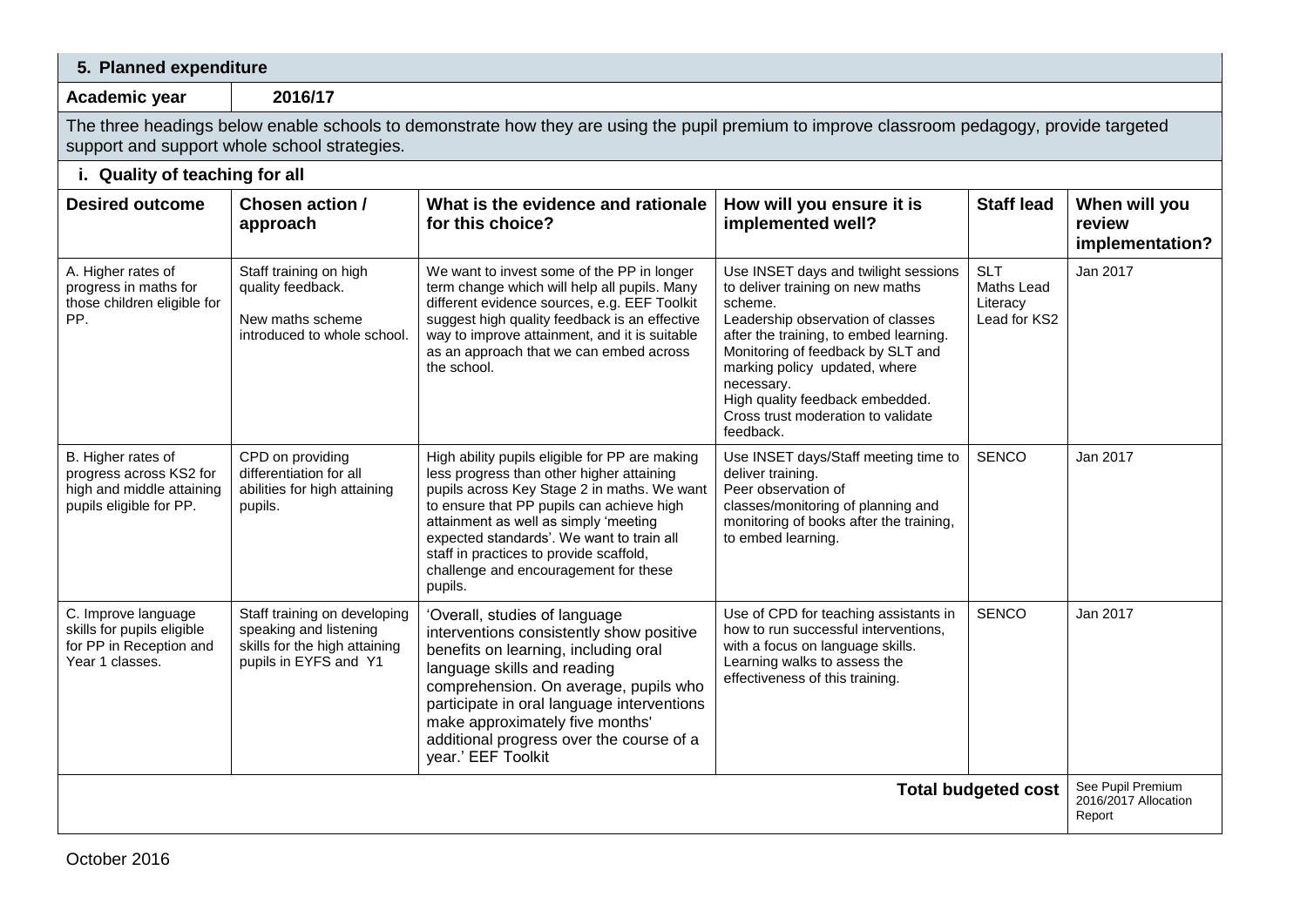| ii. Targeted support                                              |                                                                                                                                                                                                                                            |                                                                                                                                                                                                                                                                                                                                                                                             |                                                                                                                                                                                                                                                                                                                                                                       |                                             |                                            |  |
|-------------------------------------------------------------------|--------------------------------------------------------------------------------------------------------------------------------------------------------------------------------------------------------------------------------------------|---------------------------------------------------------------------------------------------------------------------------------------------------------------------------------------------------------------------------------------------------------------------------------------------------------------------------------------------------------------------------------------------|-----------------------------------------------------------------------------------------------------------------------------------------------------------------------------------------------------------------------------------------------------------------------------------------------------------------------------------------------------------------------|---------------------------------------------|--------------------------------------------|--|
| <b>Desired outcome</b>                                            | <b>Chosen</b><br>action/approach                                                                                                                                                                                                           | What is the evidence and rationale<br>for this choice?                                                                                                                                                                                                                                                                                                                                      | How will you ensure it is<br>implemented well?                                                                                                                                                                                                                                                                                                                        | <b>Staff lead</b>                           | When will you<br>review<br>implementation? |  |
| A. Improved language<br>skills in reception and<br>Year 1         | 121 and small group<br>provision of Nuffield Early<br>Language Intervention for<br>children in Reception and<br>those identified in Year 1                                                                                                 | Some of the pupils need targeted support to<br>catch up. This is a programme which has<br>been independently evaluated and shown to<br>be effective in other schools.                                                                                                                                                                                                                       | Organise timetable to ensure staff<br>delivering provision have sufficient<br>preparation and delivery time.<br>Ensure that this time is protected and<br>there is a dedicated space for this<br>intervention to take place.                                                                                                                                          | SENCO and<br><b>HLTA</b> for<br><b>SALT</b> | Jun 2017                                   |  |
| B. Improved progress for<br>high attaining pupils                 | Weekly small group<br>sessions in maths for high-<br>attaining pupils with<br>experienced SLT teacher,<br>in addition to standard<br>lessons.                                                                                              | We want to provide extra support to maintain<br>high attainment. Small group interventions<br>with highly qualified staff have been shown<br>to be effective, as discussed in reliable<br>evidence sources such as Visible Learning<br>by John Hattie and the EEF Toolkit. We want<br>to combine this additional provision with the<br>introduction of the new Inspire Maths<br>curriculum. | Extra teaching time and preparation<br>time paid for out of PP budget, not<br>sought on a voluntary basis.<br>Impact overseen by maths co-<br>ordinator.<br>Teaching assistant (TA) CPD for TAs<br>supporting the sessions.<br>Engage with parents and pupils<br>before intervention begins to address<br>any concerns or questions about the<br>additional sessions. | Pupil<br>Premium<br>Coordinator             | Mar 2017                                   |  |
|                                                                   |                                                                                                                                                                                                                                            |                                                                                                                                                                                                                                                                                                                                                                                             |                                                                                                                                                                                                                                                                                                                                                                       | <b>Total budgeted cost</b>                  | See Pupil Premium<br>2016/2017 Allocation  |  |
| iii. Other approaches                                             |                                                                                                                                                                                                                                            |                                                                                                                                                                                                                                                                                                                                                                                             |                                                                                                                                                                                                                                                                                                                                                                       |                                             |                                            |  |
| <b>Desired outcome</b>                                            | <b>Chosen</b><br>action/approach                                                                                                                                                                                                           | What is the evidence and rationale<br>for this choice?                                                                                                                                                                                                                                                                                                                                      | How will you ensure it is<br>implemented well?                                                                                                                                                                                                                                                                                                                        | <b>Staff lead</b>                           | When will you<br>review<br>implementation? |  |
| D. I Increased<br>attendance rates for<br>pupils eligible for PP. | Attendance officer to<br>monitor pupils and follow<br>up quickly on absences.<br>First day response<br>provision.<br>Meetings between SMT<br>and attendance officer<br>weekly to monitor<br>persistent absentees.<br>Offer Breakfast Club. | We can't improve attainment for children if<br>they aren't actually attending school. NfER<br>briefing for school leaders identifies<br>addressing attendance as a key step.                                                                                                                                                                                                                | Thorough briefing of attendance<br>officer about existing absence issues.<br>PP coordinator, attendance officer,<br>principal will collaborate to ensure<br>standard school processes work<br>smoothly together.                                                                                                                                                      | Pupil<br>Premium<br>Coordinator             | April 2017                                 |  |
| <b>Additional Approaches:</b><br>See 2016/2017 Allocation Report  |                                                                                                                                                                                                                                            |                                                                                                                                                                                                                                                                                                                                                                                             |                                                                                                                                                                                                                                                                                                                                                                       |                                             |                                            |  |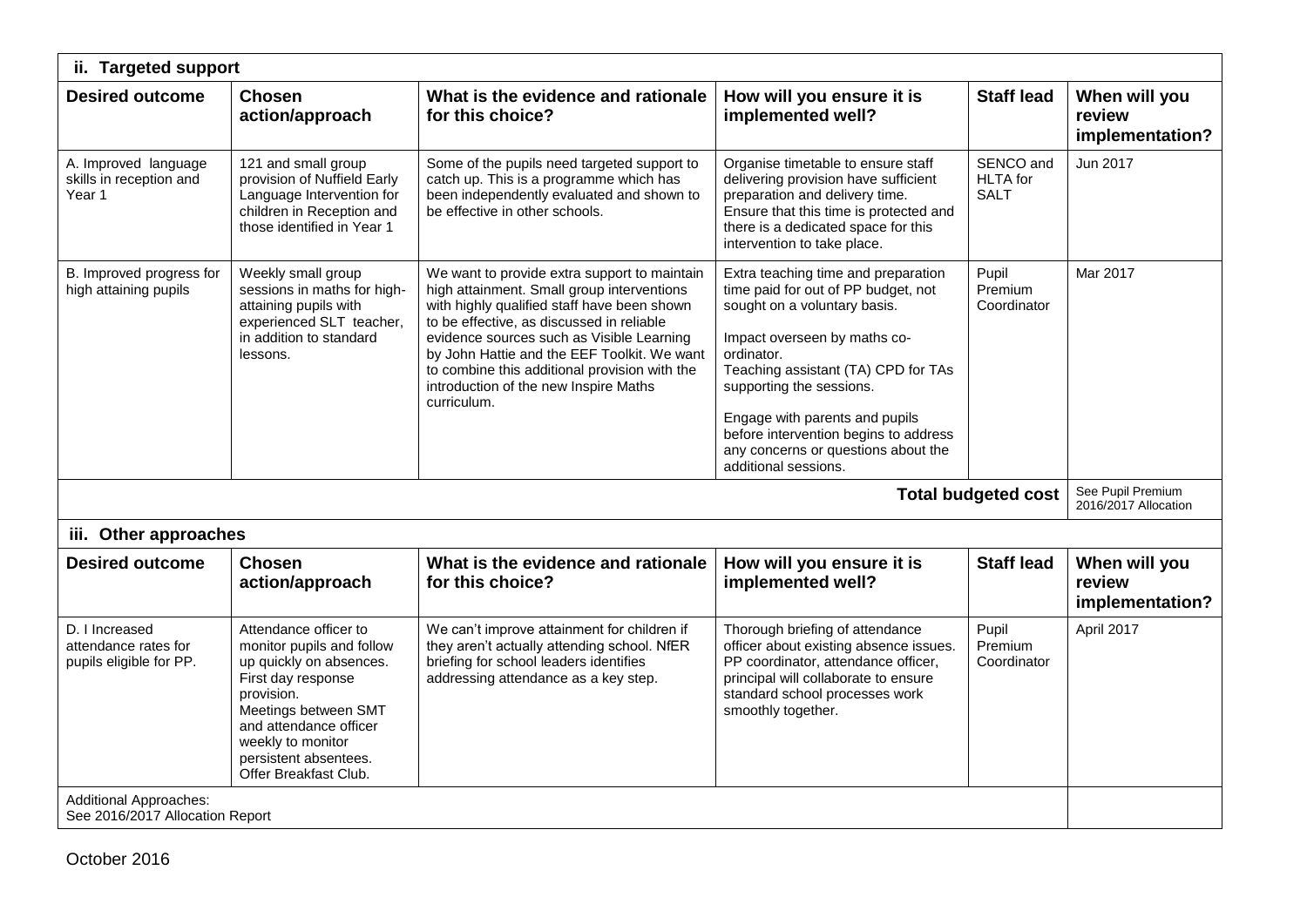| 6. Review of expenditure                        |                                                                                            |                                                                                                                                                                                                                                                                                                                                                                                                                                                                                                  |                                                                                                                                                                                                                                                                                   |                                       |  |  |  |
|-------------------------------------------------|--------------------------------------------------------------------------------------------|--------------------------------------------------------------------------------------------------------------------------------------------------------------------------------------------------------------------------------------------------------------------------------------------------------------------------------------------------------------------------------------------------------------------------------------------------------------------------------------------------|-----------------------------------------------------------------------------------------------------------------------------------------------------------------------------------------------------------------------------------------------------------------------------------|---------------------------------------|--|--|--|
| <b>Previous Academic Year</b>                   |                                                                                            |                                                                                                                                                                                                                                                                                                                                                                                                                                                                                                  |                                                                                                                                                                                                                                                                                   |                                       |  |  |  |
|                                                 | i. Quality of teaching for all                                                             |                                                                                                                                                                                                                                                                                                                                                                                                                                                                                                  |                                                                                                                                                                                                                                                                                   |                                       |  |  |  |
| <b>Desired outcome</b>                          | <b>Chosen</b><br>action/approach                                                           | <b>Estimated impact:</b> Did you meet the<br>success criteria? Include impact on<br>pupils not eligible for PP, if appropriate.                                                                                                                                                                                                                                                                                                                                                                  | <b>Lessons learned</b><br>(and whether you will continue with this approach)                                                                                                                                                                                                      | <b>Cost</b>                           |  |  |  |
| Improve delivery of<br>cross-circular learning. | Staff attended<br>external 'growth<br>mind-set' course and<br>delivered to whole<br>staff. | Training has informed approach to building<br>aspiration in school. Stairs to success have<br>developed into a growth mind set criteria and<br>questioning.<br>This approach has been well received by staff<br>and this is evident from staff developing<br>questioning technique as seen in lesson<br>observation - best practice shared in staff<br>meetings.<br>Displays in every room - grow your brain - mean<br>children are using the language within the growth<br>mind set principles. | Staff were positive about the training and believe it has<br>affected attitudes of students. We will not repeat the training,<br>but continue implementing the approach and monitoring pupil<br>response.<br>Thinking schools project/accreditation to continue to be<br>pursued. | See 2016/2016<br>Report to<br>Parents |  |  |  |
| ii. Targeted support                            |                                                                                            |                                                                                                                                                                                                                                                                                                                                                                                                                                                                                                  |                                                                                                                                                                                                                                                                                   |                                       |  |  |  |
| <b>Desired outcome</b>                          | <b>Chosen</b><br>action/approach                                                           | <b>Estimated impact:</b> Did you meet the<br>success criteria? Include impact on<br>pupils not eligible for PP, if appropriate.                                                                                                                                                                                                                                                                                                                                                                  | <b>Lessons learned</b><br>(and whether you will continue with this approach)                                                                                                                                                                                                      | <b>Cost</b>                           |  |  |  |
| Improved Year 2/4/5/6<br>literacy results       | One to one and small<br>group tuition<br>delivered by qualified<br>teacher.                | High: observed increased progress amongst<br>participating children compared to peers, as<br>measured using end of year assessments.<br>Reading results PP to non PP were favourable<br>across the school, except for Year 6, where further<br>work may need to be targeted next year,<br>depending on the cohort. Success criteria: overall<br>met                                                                                                                                              | This seemed to be most effective when the focus area was<br>determined by the class teacher based on their observations<br>of the pupil. We will continue next year.                                                                                                              | See 2016/2016<br>Report to<br>Parents |  |  |  |
| Improved Year 5/6<br>maths results              | One to one and small<br>group tuition<br>delivered by qualified<br>teacher.                | Medium: observed increase in some year groups.<br>End of KS to current year tracking showed that<br>Years 2,4,5 there was a positive impact, however<br>Year 6 progress was not so positive.                                                                                                                                                                                                                                                                                                     | While this is an effective intervention there needs to be a<br>degree of consideration as to the level of SEN within the year<br>group and lesson differentiated appropriately.<br>Training on differentiation for next year.<br>New Inspire Maths curriculum to be introduced.   | See 2016/2016<br>Report to<br>Parents |  |  |  |